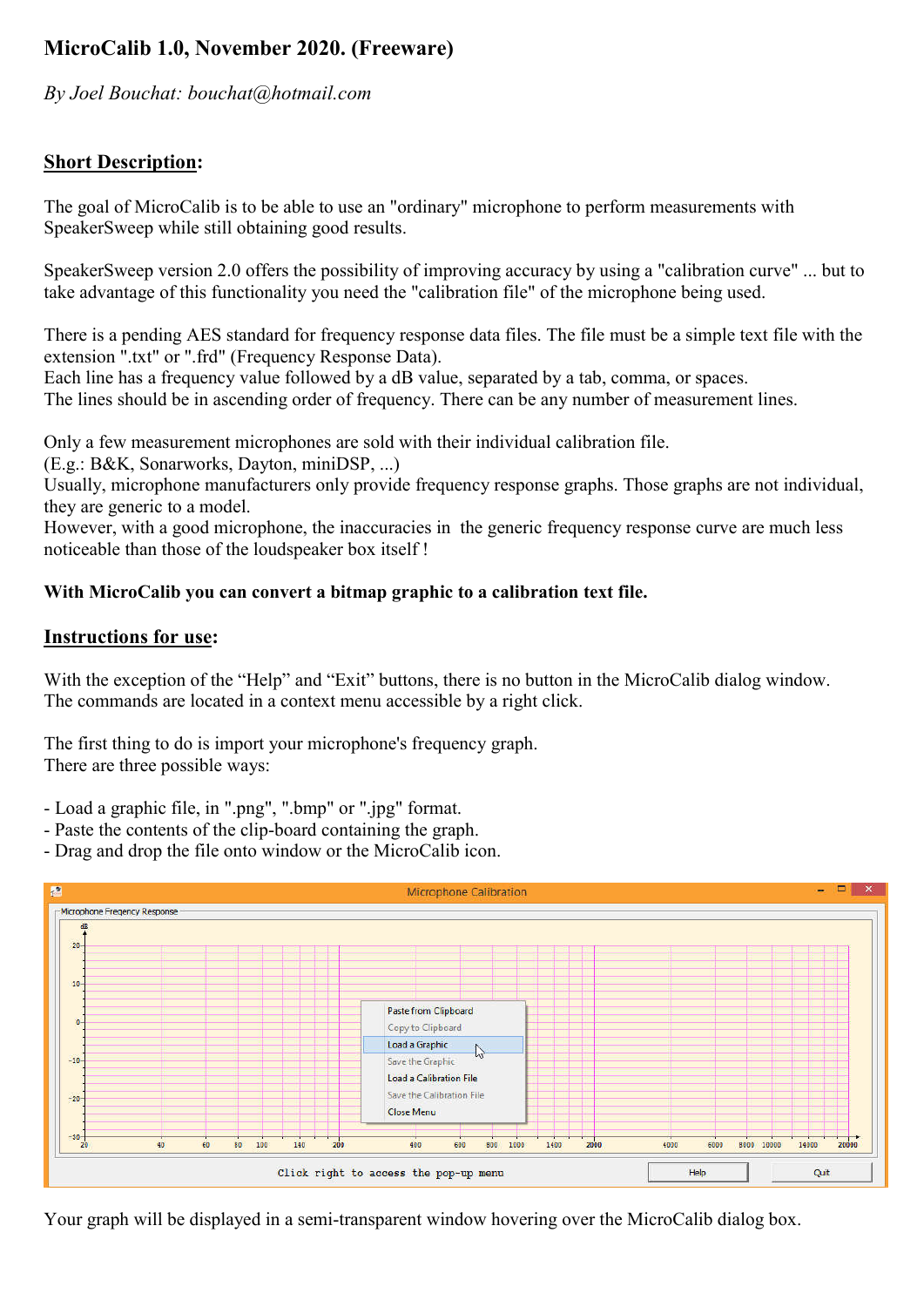

By clicking on the transparent borders of the window, adjust its size and position so that the X and Y scales of the original graph perfectly match the MicroCalib coordinate space. Then select "Extract Curve" from the context menu.



The extracted curve is printed in blue. You can see it through the transparent window.

When you select "Ok, done", the transparent window closes and the curve remains in the main window.



You can save it in a "Calibration File", in text mode. You can also save the graphic inside a ".png" file.